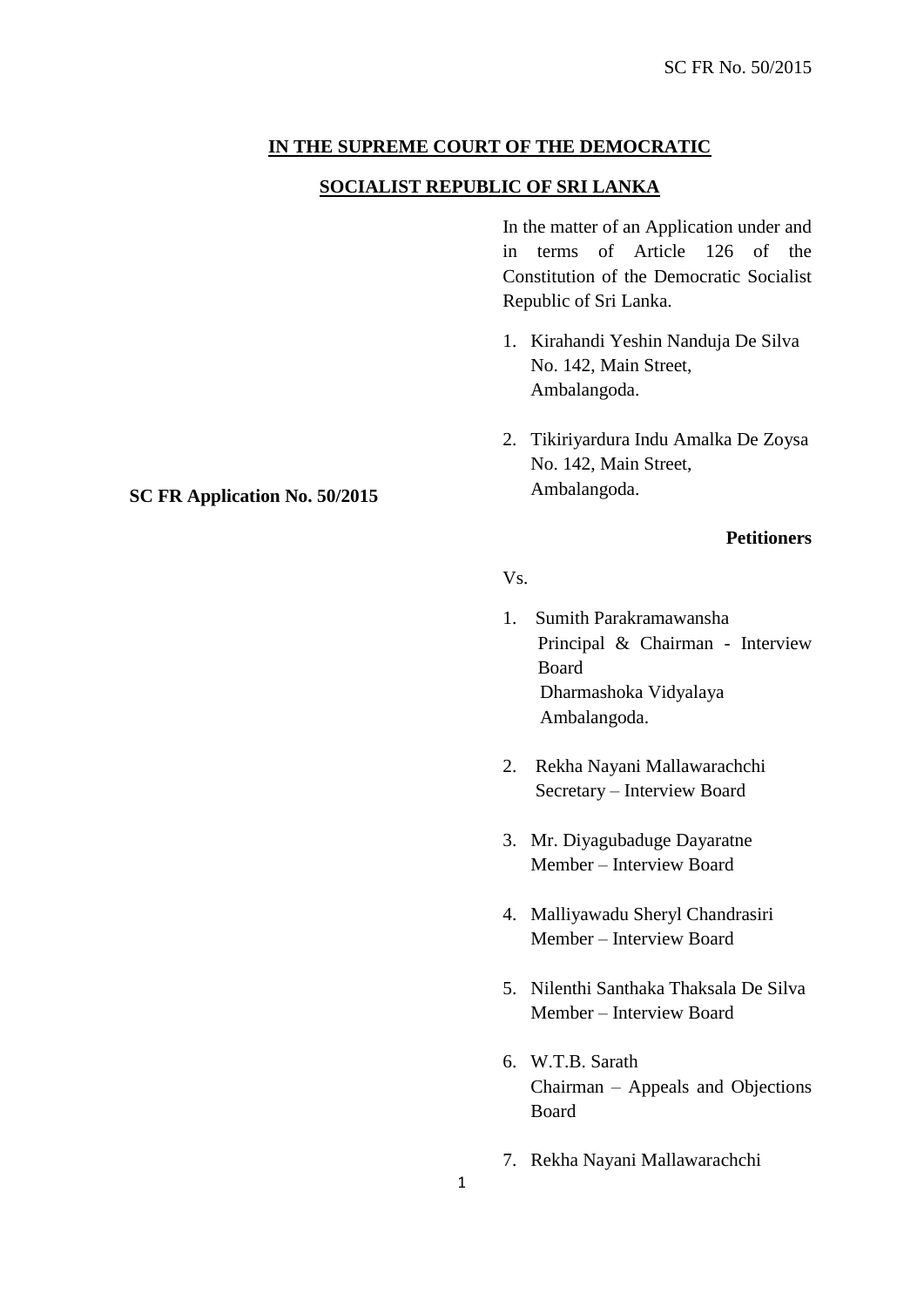Secretary – Appeals and Objections Board

- 8. P.D. Pathirana Member – Appeals and Objections Board
- 9. K.P. Ranjith Member – Appeals and Objections Board
- 10. Jagath Wellage Member – Appeals and Objections Board

All c/o Dharmashoka Vidyalaya, Ambalangoda

- 11. Director National Schools, Isurupaya, Battaramulla.
- 12. Secretary, Ministry of Education, Isurupaya, Battaramulla.
- 13. Honourable Attorney General, Attorney General's Department, Colombo 12.

# **Respondents**

| <b>Before</b> | : Eva Wanasundera PC, J<br>Priyantha Jayawardena PC, J<br>Upaly Abeyrathne, J                                |
|---------------|--------------------------------------------------------------------------------------------------------------|
| Counsel       | : Saliya Pieris with Varuna de Saram for the Petitioners.<br>Dr. Avanti Perera, SSC for all the Respondents. |
| Argued on     | : $15th March$ , 2017                                                                                        |
| Decided on    | $:$ 2nd August, 2017                                                                                         |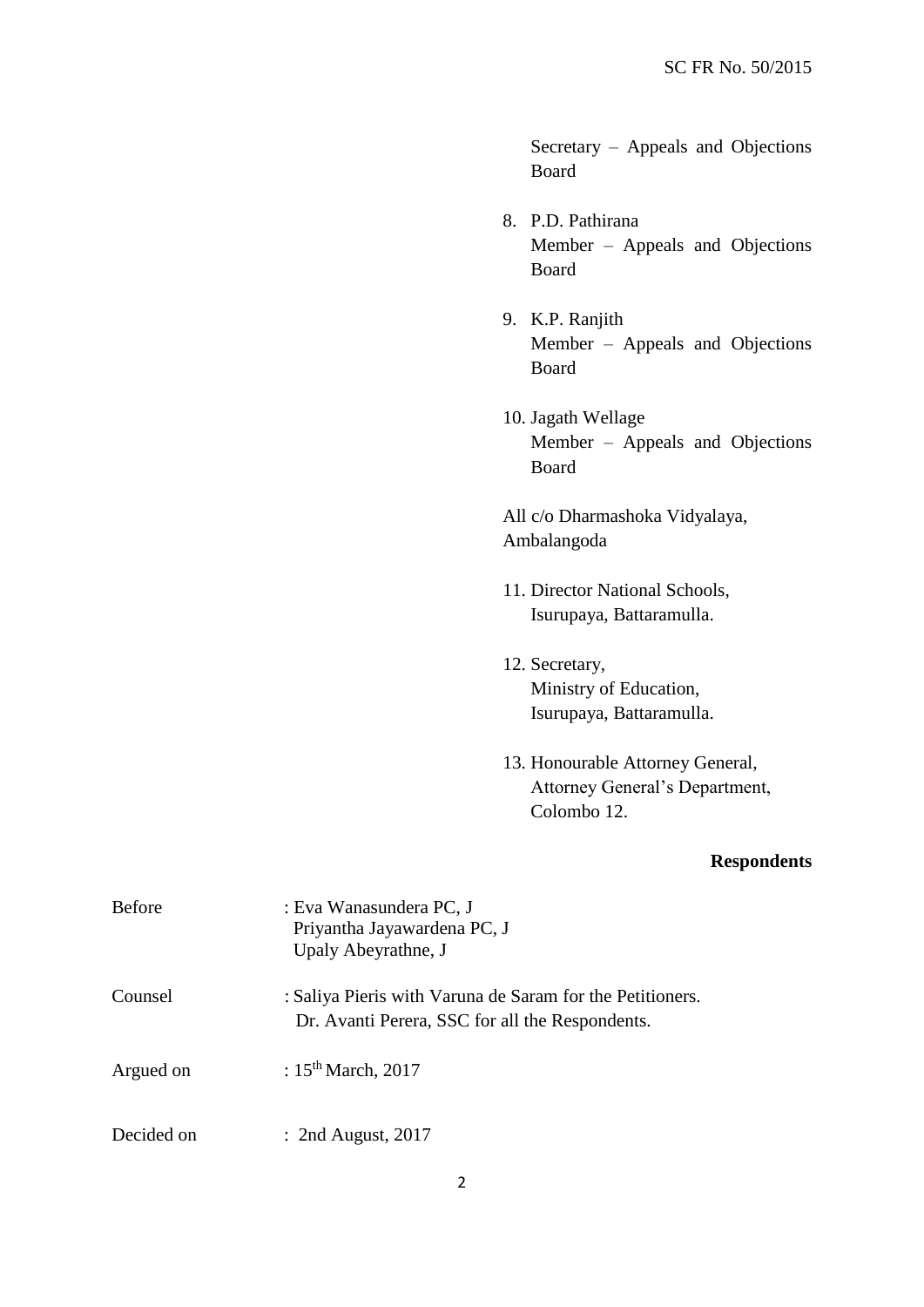SC FR No. 50/2015

## **Priyantha Jayawardena PC, J**

The Petitioners stated that the  $1<sup>st</sup>$  Petitioner is a minor, aged five years, and the  $2<sup>nd</sup>$  Petitioner is his mother. The 1st Respondent is the former Principal of Dharmashoka Vidyalaya located in Ambalangoda (hereinafter 'Dharmashoka Vidyalaya') and the Chairman of the Interview Board. The 2<sup>nd</sup> Respondent is the Vice Principal of the said school and the Secretary of the Interview Board. The  $3<sup>rd</sup>$  to  $5<sup>th</sup>$  Respondents are the members of the Interview Board. The  $6<sup>th</sup>$ to 10<sup>th</sup> Respondents are the members of the Appeals Board (hereinafter the 'Appeals Board'). The  $11<sup>th</sup>$  Respondent is the Director of National Schools while the  $12<sup>th</sup>$  Respondent is the Secretary of the Ministry of Education.

It was further averred that applications were called for the admission of students to Grade One of National Schools for the year 2015 under the "Guidelines/Instructions and Regulations regarding admission of Children to Grade I" (hereinafter referred to as 'Guidelines and Instructions') issued by the Secretary of the Ministry of Education. The Guidelines and Instructions marked as 'P2' stipulate the basic qualifications and procedure to be followed with regard to the admission of students to Grade One.

The 2nd Petitioner had submitted an application to Dharmashoka Vidyalaya under the Chief Occupant (Distance) Category to admit the  $1<sup>st</sup>$  Petitioner to the school. At the time of application, the Petitioners resided at No. 142, Main Street, Ambalangoda which was owned by the 2<sup>nd</sup> Petitioner.

The Petitioners stated that the 2<sup>nd</sup> Petitioner is the sole proprietor of the land and two storied building thereon, situated at No. 142, Main Street, Ambalangoda by virtue of the Deed of Transfer No. 3014 dated 23rd June, 2011. The ground floor of the said premises had been leased by 2nd Petitioner to her brother, Tikiadura Neil de Zoysa (hereinafter called 'Neil de Zoysa') by Deed of Lease No. 3193 dated  $29<sup>th</sup>$  June, 2012 for a period of one year commencing on  $29<sup>th</sup>$  June,  $2012$  and ending on  $28<sup>th</sup>$  June, 2013. However, after the expiry of the Deed of Lease, Neil de Zoysa failed to hand over vacant possession of the property.

Sometime after the application for admission was submitted, conflicts arose between Neil de Zoysa and the  $2<sup>nd</sup>$  Petitioner and her husband as the  $2<sup>nd</sup>$  Petitioner's brother refused to leave the premises after the lease had expired. Consequently, on or about  $29<sup>th</sup>$  August 2014, the  $2<sup>nd</sup>$ Petitioner's entire family temporarily shifted from the said premises to Ahungalla in order to avoid any conflict with Neil de Zoysa.

As a result of the conflict, the  $2<sup>nd</sup>$  Petitioner had filed an action in the District Court of Balapitiya bearing No. 3572/L dated 14<sup>th</sup> October, 2014 seeking a declaration of title to the aforementioned property and an order to eject Neil de Zoysa from the ground floor of the said premises.

In the Plaint filed in the said District Court action, it was averred by the  $2<sup>nd</sup>$  Petitioner that the aforementioned property was transferred to Newile Susantha De Zoysa by Deed bearing No.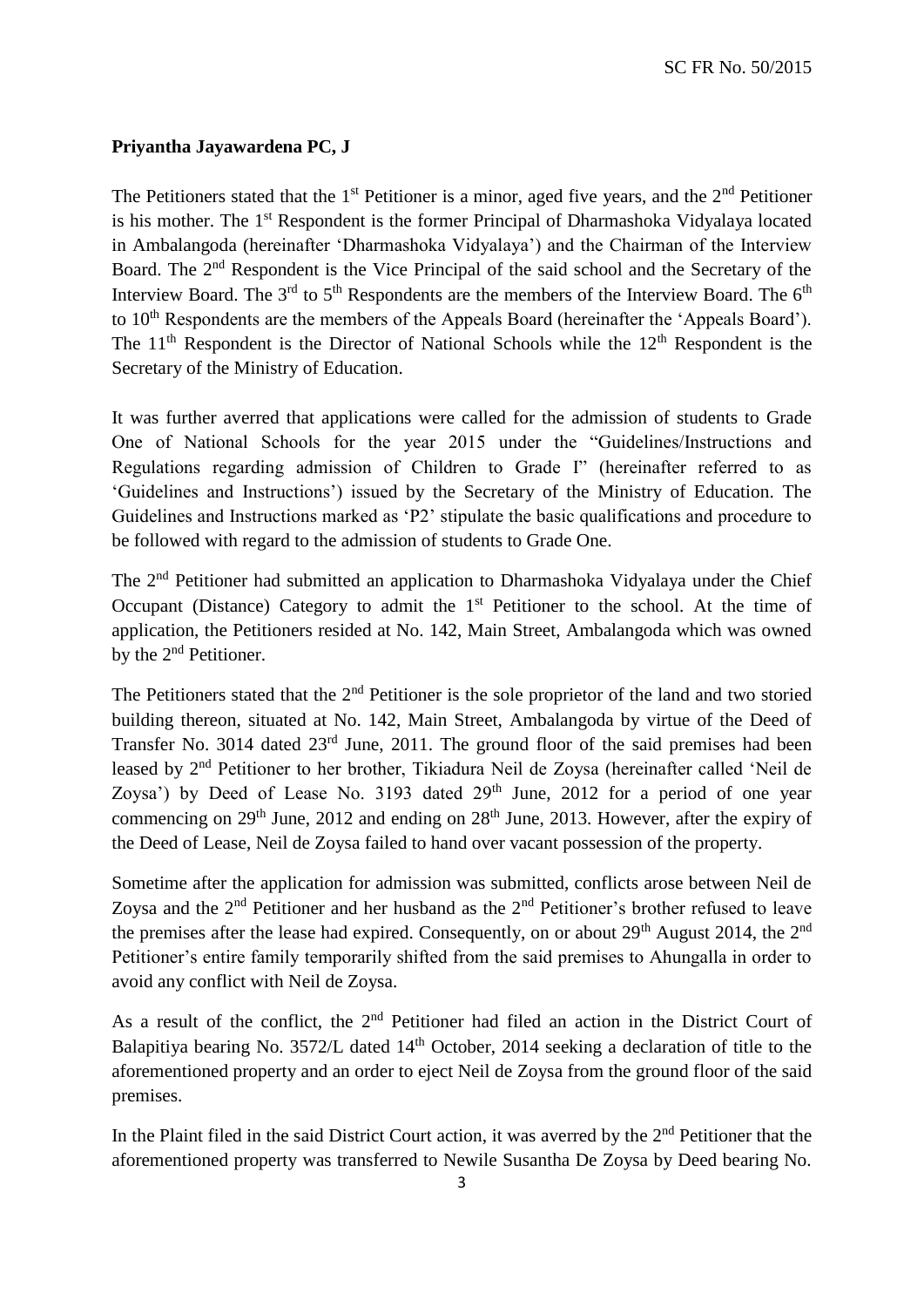1128. Thereafter, Newile Susantha De Zoysa transferred the same to the  $2<sup>nd</sup>$  Petitioner by Deed bearing No. 3014 dated 23<sup>rd</sup> June, 2011. The 2<sup>nd</sup> Petitioner by the Lease Agreement bearing No. 3193 dated 29<sup>th</sup> June, 2012 leased out the ground floor of the aforementioned property to Neil de Zoysa for a period of 1 year from  $29<sup>th</sup>$  June,  $2012$  to  $28<sup>th</sup>$  June,  $2012$ .

The Petitioners stated that on or around  $28<sup>th</sup>$  August, 2014, the  $2<sup>nd</sup>$  Petitioner's elder brother, Newile Susantha De Zoysa, decided to vacate the premises at No. 142, Main Street, Ambalangoda and hand over vacant and peaceful possession to the 2<sup>nd</sup> Petitioner.

By letter dated  $26<sup>th</sup>$  September 2014, the Petitioners were called for an interview held on  $21<sup>st</sup>$ October, 2014 at Dharmashoka Vidyalaya and were requested to bring the required documents to prove residence as mentioned in the application for admission and the Petitioners produced the said documents to prove their residence was No. 142, Main Street, Ambalangoda. The Petitioners also informed the Interview Board that since submission of the application, they had temporarily changed their residence.

The Petitioners stated that at the interview the 1<sup>st</sup> Petitioner was awarded 96.5 marks out of a total of 100 marks on the following basis:

- (a) 35 out of 35 marks for being registered on the electoral list;
- (b) 7.5 out of 10 marks for the documents proving residency;
- (c) 04 out of 05 marks for additional documents to prove residency; and
- (d) 50 out of 50 marks for distance between residence of the applicant and the school.

The Petitioners further stated that the initial cut off mark for admission to Dharmashoka Vidyalaya for the year commencing 2015 was 95 marks; nevertheless, the first list put up at Dharmashoka Vidyalaya on  $20<sup>th</sup>$  December, 2014 did not include the name of the  $1<sup>st</sup>$ Petitioner. Therefore, the Petitioners lodged an appeal accompanied by all the originals of the documents with the Appeals Board to reconsider their application.

The Petitioners stated that they were subsequently called by the Secretary of the Appeals and Objections Board for an interview on  $15<sup>th</sup>$  January, 2015. They further contended that the Appeals Board awarded 96.5 marks to the 1<sup>st</sup> Petitioner which were the same as the original Interview Board decision. Moreover, the Petitioner stated that the  $6<sup>th</sup>$ ,  $8<sup>th</sup>$ ,  $9<sup>th</sup>$  and  $10<sup>th</sup>$ Respondents informed the Petitioners that based on the marks awarded and in consideration of the residence issue, the 1<sup>st</sup> Petitioner should be legally enrolled in school and the  $7<sup>th</sup>$ Respondent indicated the 1<sup>st</sup> Petitioner should be admitted on a sympathetic basis.

The Petitioners were informed that the 1<sup>st</sup> Petitioner was not included on the list posted on 20<sup>th</sup> December, 2014 because of a petition sent by Neil de Zoysa, alleging that the Petitioners did not reside at the declared residence. Despite requests, the Petitioners were not provided with a copy of the objection and were informed that the matter should be resolved through the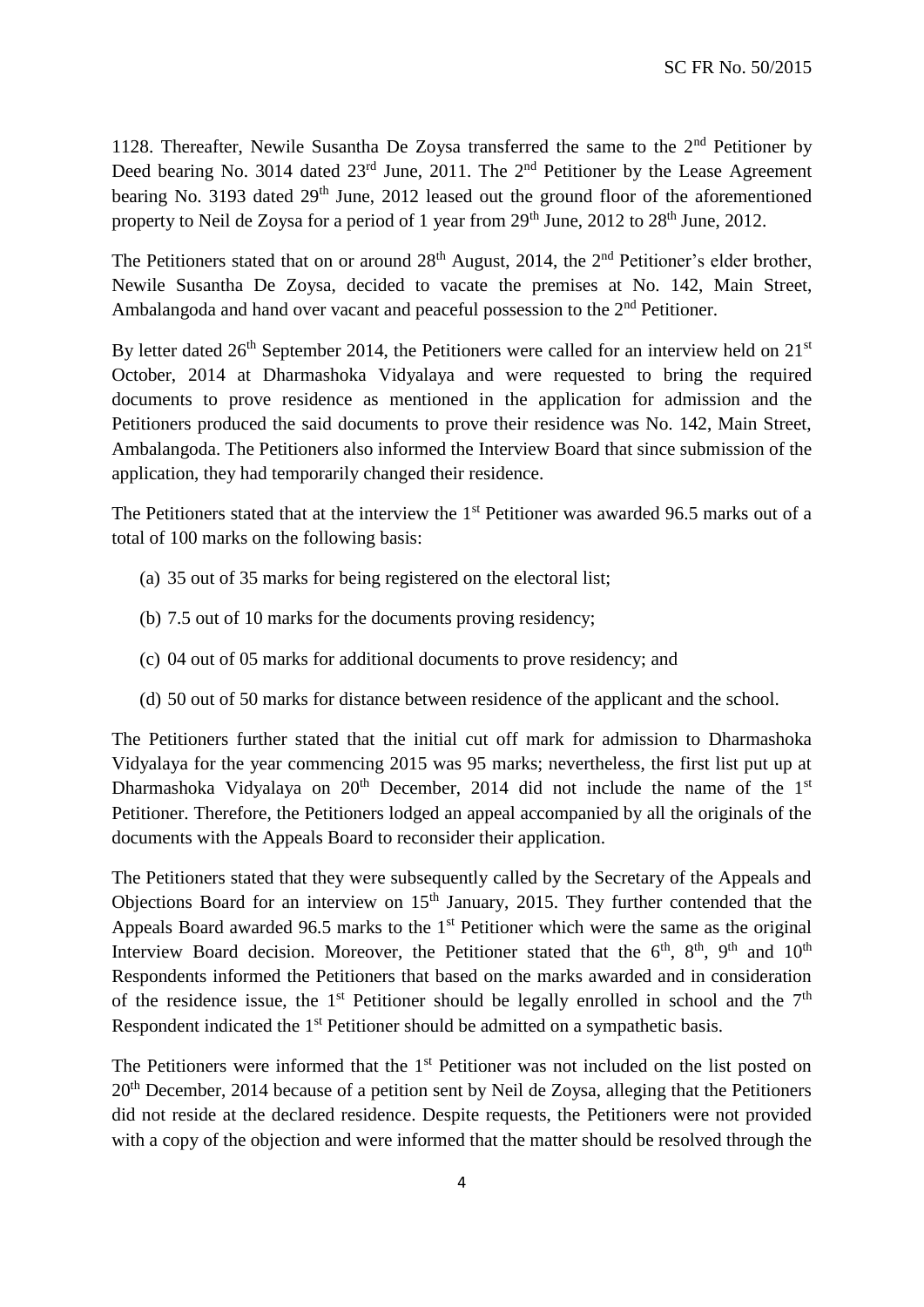Courts for the 1st Petitioner to be enrolled at Dharmashoka Vidyalaya. The Respondents contested the Petitioners' claim that they were awarded the same marks by the Appeals Board as being highly implausible because the Board would not have then asked the Petitioners to resort to litigation to resolve the issue.

On 11th February 2015, the Appeals Board put up a second list for Dharmashoka Vidyalaya with a cut off mark of 94.25. Despite the lower cut off, the list did not include the  $1<sup>st</sup>$ Petitioner's name. Due to this denial of admission, the Petitioners have filed the instant Application praying, *inter alia*, for a declaration that the Petitioners' Fundamental Rights guaranteed under Article 12(1) of the Constitution have been infringed and to direct the Respondents to admit the 1<sup>st</sup> Petitioner to Grade One of the Dharmashoka Vidyalaya for the year 2015. The Supreme Court has granted leave to proceed in terms of Article 12 (1) of the Constitution.

Thereafter, the  $1<sup>st</sup>$  and  $12<sup>th</sup>$  Respondents filed their respective affidavits. The  $1<sup>st</sup>$  Respondent, the former Principal, in his affidavit stated, *inter alia*, that the cut off mark for Grade 1 admission was 95 marks and the 1<sup>st</sup> Petitioner was initially awarded 96.5 marks. Moreover, Section 9.2 of 'P2' stipulated that prior to publication of provisional and waiting lists, site inspections must be carried out to verify residence and if they are not occupants, the child's name must be removed. Neil De Zoysa made a formal objection to the 1<sup>st</sup> Petitioner's admission application on the basis that the Petitioners were not resident at the No. 142, Main Street Ambalangoda and a subsequent site inspection by the Board on  $3<sup>rd</sup>$  December, 2014 revealed that the Petitioners were not residing at the said address.

Moreover, the Petitioners admitted that they were no longer residents by the date of the site inspection and had moved to a residence in Ahungalla. The 1<sup>st</sup> Respondent further stated that the Petitioners had not satisfied the relevant criteria for admission under the Chief Occupants (Distance) Category. Thus, the 1<sup>st</sup> Petitioner's name was not included on the admission lists published on  $20<sup>th</sup>$  December, 2014 and  $11<sup>th</sup>$  February, 2015.

The 12<sup>th</sup> Respondent filed an affidavit and confirmed the said position of the 1<sup>st</sup> Respondent. Both the  $1<sup>st</sup>$  and  $12<sup>th</sup>$  Respondents stated that the requirement under Section 6.0(e) of residence verifying documents is to ensure that information is up to date. Moreover, Section 6.0(e) must be construed in a such way that if there is any change to the said information between submission of the application and a decision being made, such as change will have an effect on the outcome of the application. They stated that such an interpretation is logical considering the context of Section 9.2 of the Guidelines and Instructions marked as 'P2' and if Section 6.0(e) was read in isolation, Section 9.2 would be rendered redundant.

Furthermore, admission of students whose residences have changed during the period between application submission and the final decision on admission would defeat the purpose of having the Chief Occupants (Distance) Category for admissions. They further contended that admission of the  $1<sup>st</sup>$  Petitioner on this basis would amount to a violation of Article 12(1)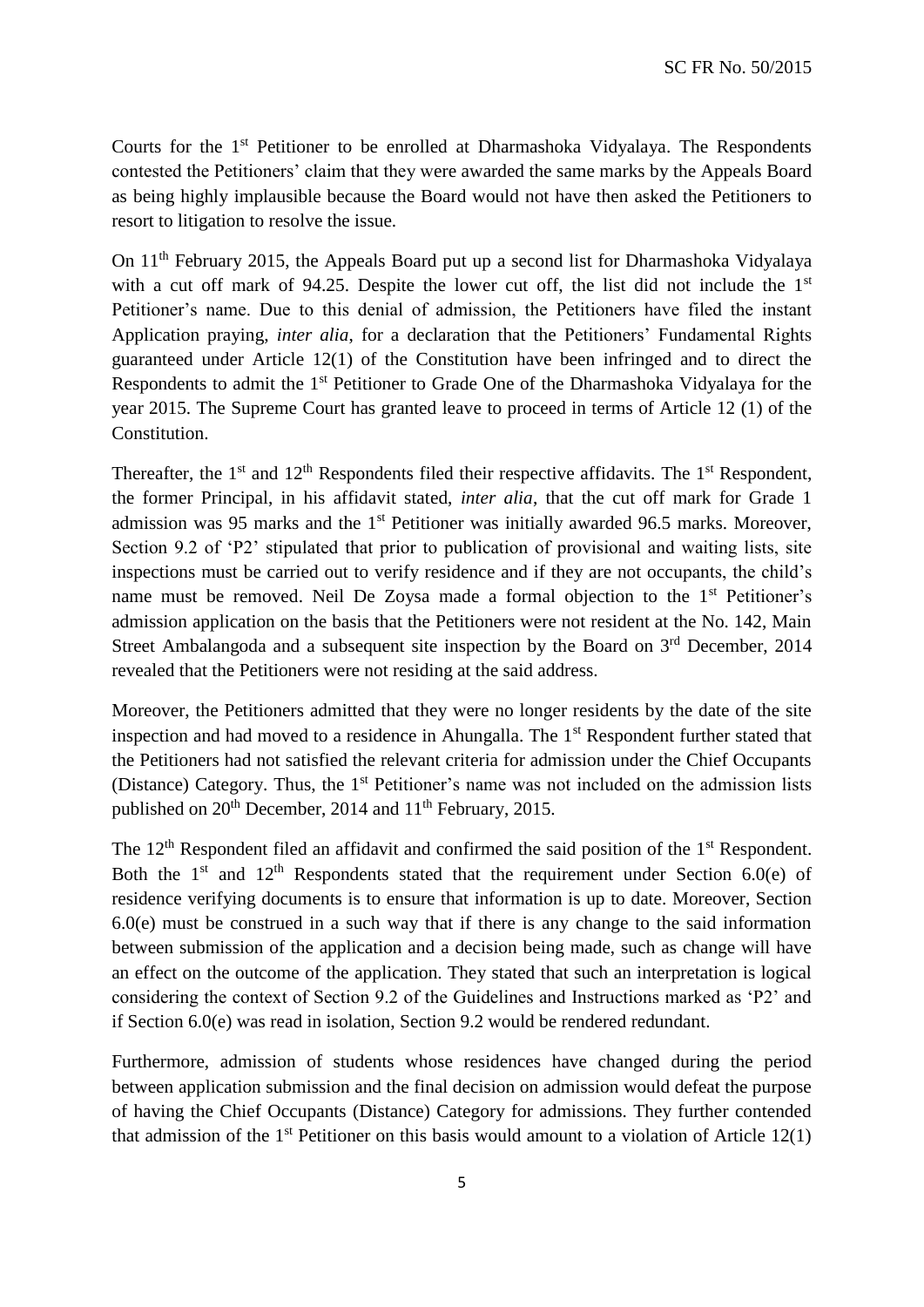as the Guidelines and Instructions marked as 'P2' are applied by all State schools and the Petitioners are seeking a deviation from the applicable rules.

In their written submissions, the Respondents also contended that granting relief to the Petitioners has the potential to open the floodgates of litigation and cited *R.P.P.N Sujeewa Sampath and Another v Principal Visakha Vidyalaya and Others* SC (FR) Application No.31/2014; wherein the Court did not grant relief in a FR application filed regarding a denial to admit a student who only provided a valid deed to prove residency after the selection process was concluded. The Court observed that the grievances of the Petitioners were not the outcome of the infringement of the fundamental right of equal protection of the laws or the fundamental right against discrimination.

Thereafter, the 2nd Petitioner filed a Counter Affidavit and stated, *inter alia*, that the application should be considered in light of all the circumstances of the case and that the  $1<sup>st</sup>$ to 10<sup>th</sup> Respondents and the Appeals Board had been duly informed about the change in residence. Moreover, the Deed of Lease No. 3193 dated 29<sup>th</sup> June, 2012 marked as 'P8' ended on 28<sup>th</sup> June, 2013 and the District Court Case No. 3572/L is pending to eject the Defendant in that case.

# **Does the Change of Residence after the Submission of an Application for Admission to a School Deprive a Student from Gaining Admission?**

The matter to be addressed in this Application is whether the change of residence after the submission of an application for admission to a school and before the selection is finalised under the 'Chief Occupants' (Distance) Category would deprive a student of admission to a school.

The Respondents contended that for an applicant to be eligible to be admitted under the 'Chief Occupants' (Distance) category, the applicant must remain at the same address as disclosed in the application until the selection process is concluded.

### *Guidelines/Instructions and Regulations regarding Admission of Children to Grade 1*

Section 6.0 titled 'Method of Selection' provides as follows:

"(e) The forwarded documents to prove the residency should be relevant to the place of living at the time of submitting the application." [Emphasis added]

Section 9.0 bearing the title 'Interim List' states:

"9.1 Selections will be made separately for each category according to the marks Priority and thereafter the interim list and waiting list will be prepared.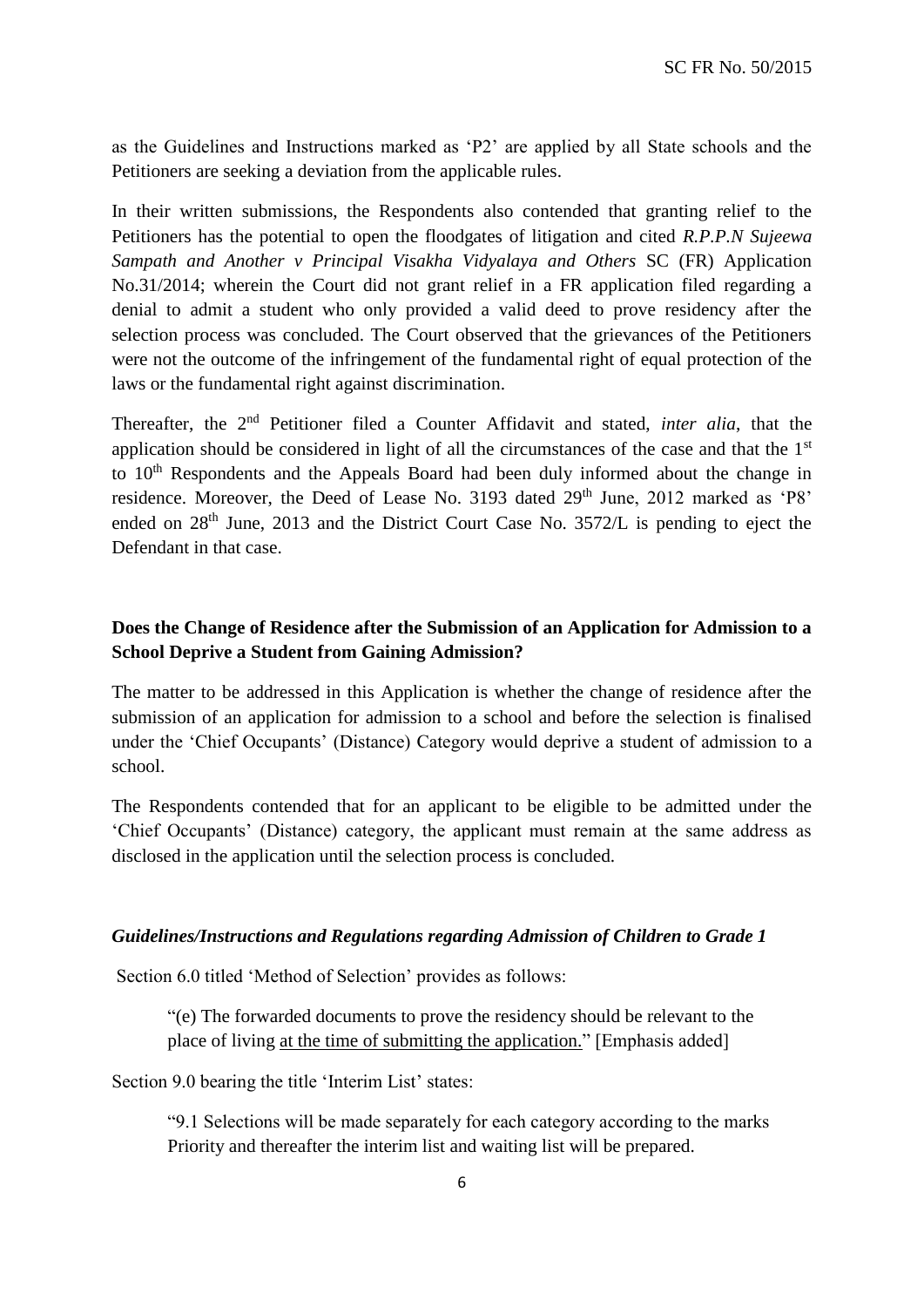9.2 Before the publication of the interim list and the waiting list the residence of the children under the category of residents in the close proximity to the school will be confirmed by a spot inspection. If the residence is not confirmed by such spot inspection the name of the child will be deleted from the list. If it is found to be necessary other categories too may be subjected to a spot inspection." [Emphasis added]

I am of the opinion that the instant Application requires consideration of the applicability of Sections 6.0(e) and 9.2 of the said Guidelines/Instructions and Regulations regarding Admission of Children to Grade 1. Thus, it is paramount to consider the relevant Articles of the Constitution and history of Sri Lanka's education system in order to arrive at a fair reasoning of the application of the rules and guidelines governing school admissions.

### *The Right to Free Education*

Education has long been acknowledged as an essential building block for the development of countries. In ancient Sri Lankan society, education was initially associated with Buddhist temples. Buddhist Monastic Colleges, also known as Pirivenas, were primarily intended to teach clergy but also gave the opportunity for male lay students to be educated. With the invasion of the Portuguese, missionary schools were established in the island. During the Dutch period, steps were taken to expand education opportunities by increasing the number of schools.

In the early  $19<sup>th</sup>$  Century, the British introduced mass education with a dual system of schools split into English and Sinhala and the Pirivena system existed alongside these. Following the implementation of Donoughmore Commission's recommendations, Executive Committees were created for various subjects of the government.

The Executive Committee on Education was placed under the chairmanship of Dr. C.W.W. Kannangara, who became the first minister of education in Sri Lanka. During his tenure as the Minister of Education, he laid the foundation for a national system of education which opened the doors for the free education. The draft bill took a long period to be finalized and the Education Ordinance No. 31 of 1939, which was enacted after a long deliberation, remains the basic law of Education in Sri Lanka. The purpose of the law was to ensure that children of school going age attended school as a preliminary step to address the disparity between the haves and the have-nots.

Since then all successive governments have facilitated school education by providing various facilities to students; such as free meals, uniforms and books. Moreover, it is important to note that the emphasis on education is such that even university education is free and scholarships are awarded to needy students to complete their graduate studies. Further, free education has given the underprivileged access to opportunities that had previously been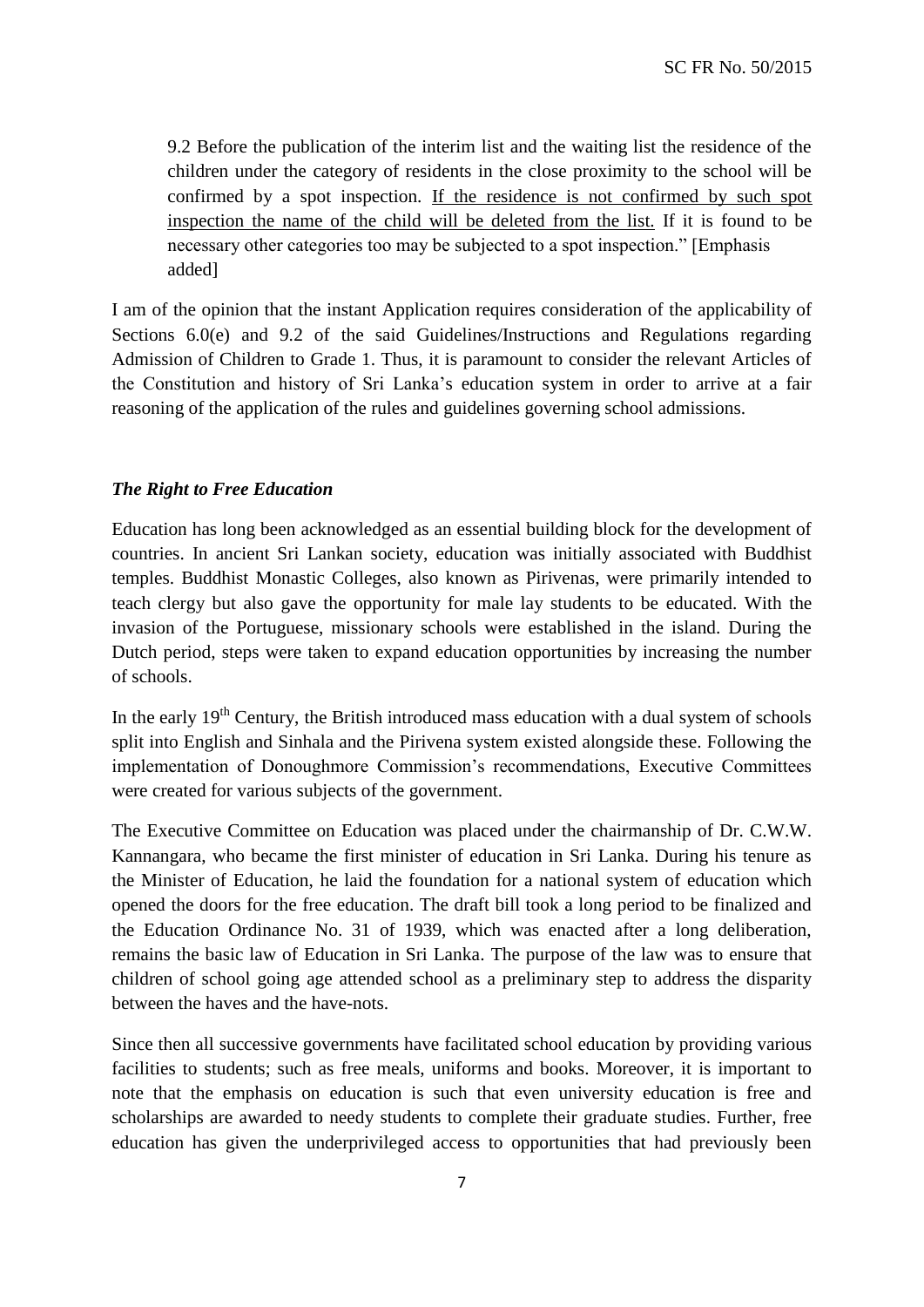reserved for the privileged. Hence, I am of the opinion that any matter relating to education shall be considered in light of the aforementioned government policy, constitutional provisions and socio-economic background.

#### *The Right to Education under the Constitution*

Though the right to education has not been recognized as a fundamental right in the Sri Lankan Constitution, the complete eradication of illiteracy and the assurance to all persons of the right to universal and equal access to education at all levels have been recognized as a directive principle in the Constitution. Thus, the Government is obliged take into consideration the Directive Principles of State Policy when enacting laws and taking action regarding governance. In this context, I am of the view that it is paramount to give equal access to education in order to establish a free and just society.

#### *The Effect of the Directive Principles of State Policy Enshrined in the Constitution*

Article 27(2) (h) of the Constitution states:

"The State is pledged to establish in Sri Lanka a democratic socialist society, the objectives of which include –

…the complete eradication of illiteracy and the assurance to all persons of the right to universal and equal access to education at all levels."

Article 27(1) states that the Directive Principles of State Policy (hereinafter referred to as the 'Directive Principles') serve to guide the Government when enacting laws and indicate the level of governance required to establish a free and just society. The effect of Article 27(1) is constrained by Article 29 of the Constitution, which explicitly states that Article 27 does not impose legal rights or obligations and they are not enforceable.

The effect and the applicability of Directive Principles have been considered by Justice S. Sharvananda in his book titled Fundamental Rights in Sri Lanka (A Commentary) at page 55 where it states;

"Although [Directive] principles are expressly made unenforceable, that does not affect their importance and relevance. They are as important as the fundamental rights of an individual. They are relevant considerations in the enactment of laws. They represent the aspirations of the people in Sri Lanka. There is no disharmony between directive principles and the fundamental rights as they complement each other in aiming at the same goal of bringing about a social revolution and the establishment of a welfare state. These principles are constitutionally binding on the State,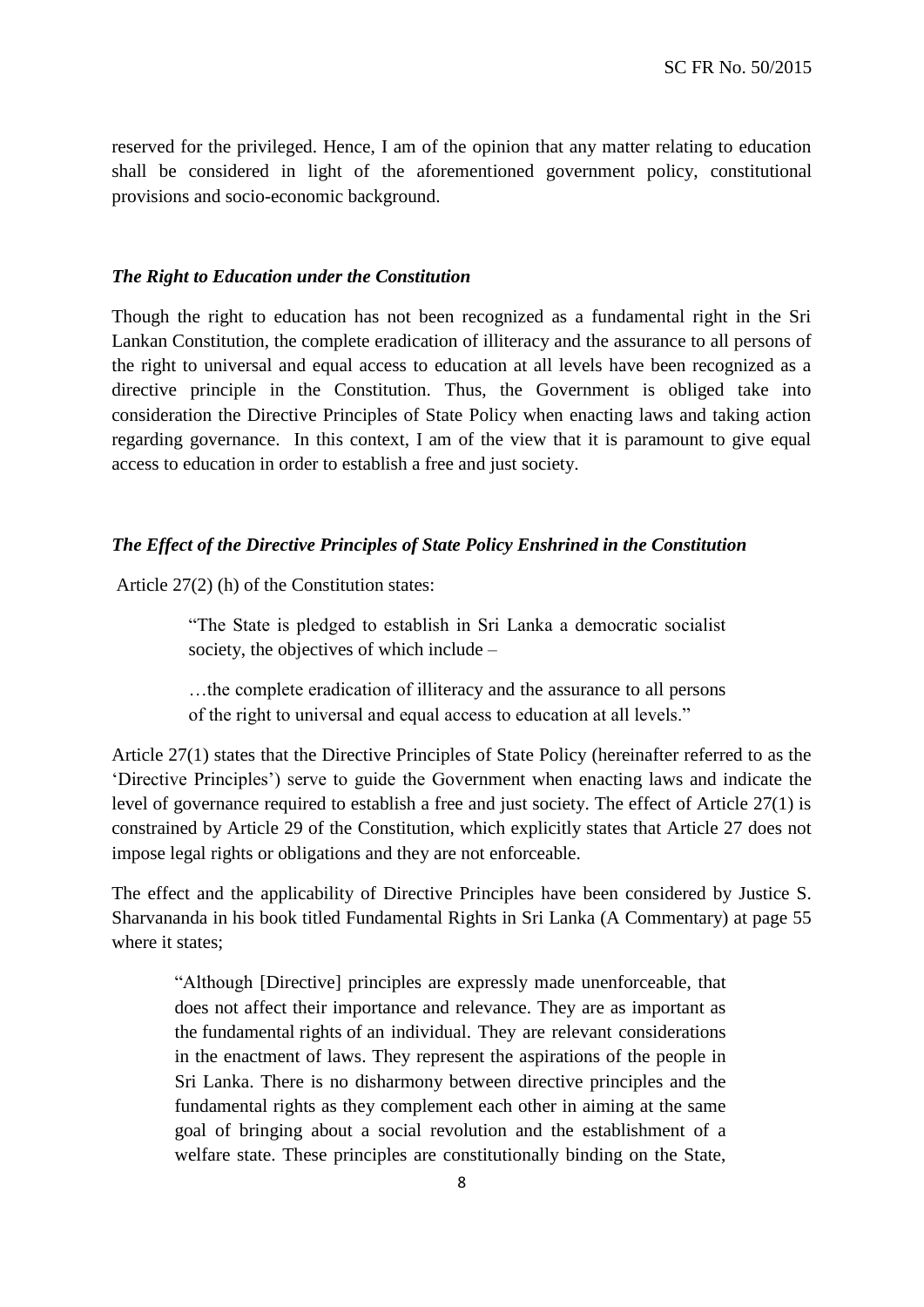even though they are not enforceable but are only to be taken into account in determining the validity of a law. Hence, to determine the ambit and dimension of fundamental rights and what kind of restrictions that can be legitimately imposed on them by law, the directive principles set out in Article 27 are relevant."

In the case of *Seneviratne v. U.G.C.* (1978-79-80) 1 SLR 182, the court held;

"It is a settled principle of construction that when construing a legal document the whole of the document must be considered. Accordingly, all relevant provisions of the Constitution must be given effect to when a constitutional provision is under consideration and, when relevant; this must necessarily include the Directive Principles… [T]hese provisions are part and parcel of the Constitution and that the courts must take due recognition of them and make proper allowance for their operation and function."

Further, in *Watte Gedera Wijebanda vs. Conservator General of Forests and Other* (2009) 1 SLR 337, it was held that although Directive Principles are not specifically enforceable against the state, they provide important guidance and direction to the various organs of state in the enactment of laws and in carrying out the functions of good governance.

Hence, it is apparent that although the Constitution states that Directive Principles do not impose legal rights or obligations and they are not justiciable, our courts have given effect to Directive Principles as long as they do not conflict with other Articles of the Constitution. Therefore, as this Application relates to education, Article 27(2)(h) is applicable to the instant Application.

#### *Article 12 (1) of the Constitution*

Article 12(1) of Sri Lanka's Constitution states "All persons are equal before the law and are entitled to the equal protection of the law". Matters relating to education have been the commonly used as grounds for invoking Article 12(1) of the Constitution.

The right to equality which is recognized in our Constitution is inherent to human dignity. The Equal Protection Clause of the Fourteenth Amendment to the Constitution of the United States of America bears resemblance to the aforementioned Article 12. This Clause has been interpreted by the American Supreme Court to include equal opportunity without racial discrimination regarding education. In *Brown v Board of Education Topeka* 347 US 483 (1954), Chief Justice Warren stated at 493:

"Today, education is perhaps the most important function of State and to provide it, is a right which must be made available to all on equal terms."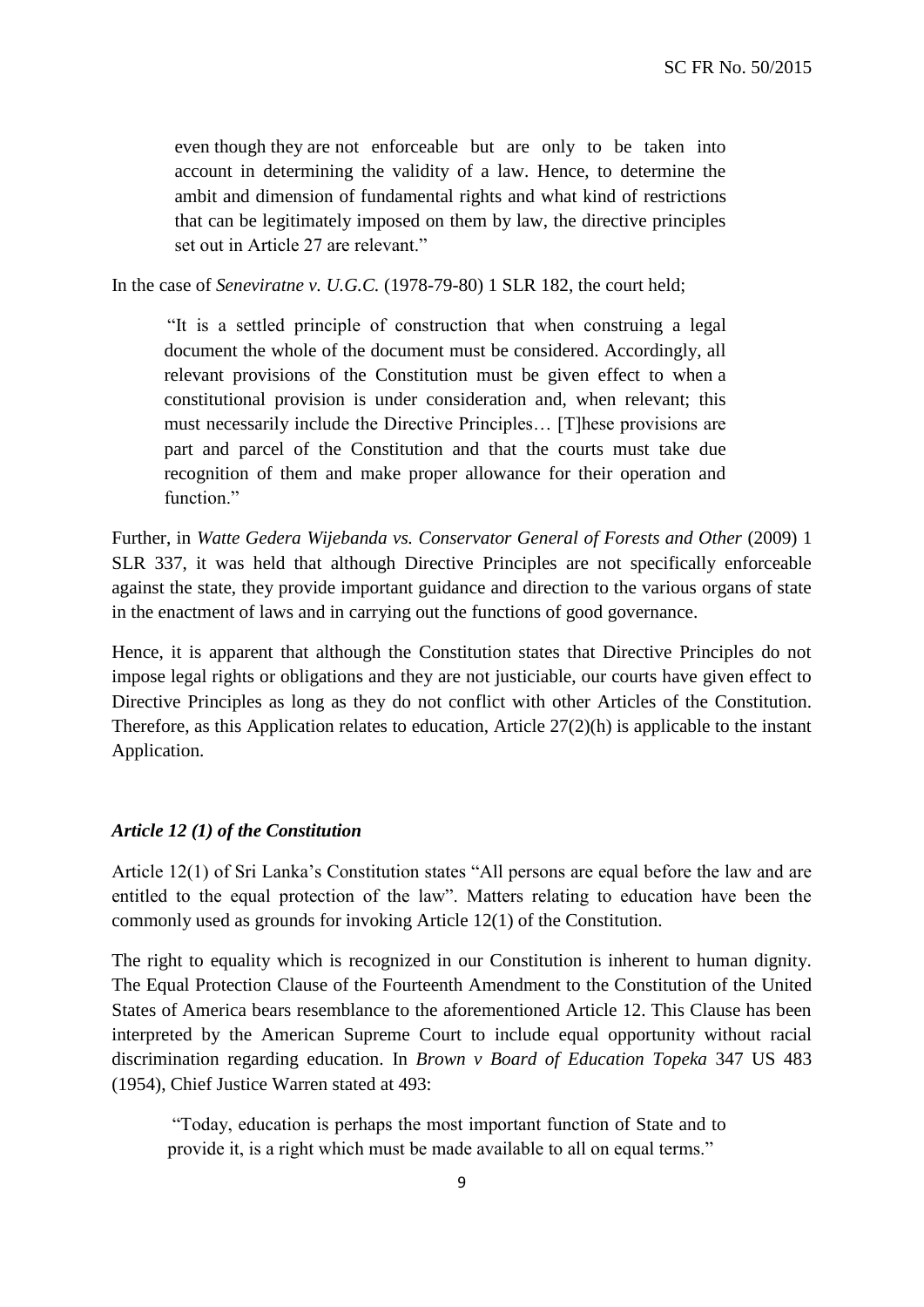# *Applicability of the Guidelines and Instructions regarding Admission of Children to Grade I*

Section 6.0(e) clearly states that the documents must prove the residence at the time of submitting the application and makes no reference to the impact of a change of residence. Section 9.2 states that a child's name will be deleted if a spot inspection of the residence does not confirm residency. Therefore, it is necessary to consider whether Section 9.2 requires applicants to remain at the same premises until the site inspection is completed or carried out to ascertain residency.

I am of the opinion that Section 6.0(e) and Section 9.2 should be interpreted in such a way that the two sections do not conflict with each other. They need to be considered in a reasonable manner with particular emphasis on the Directive Principles and the safeguards enshrined in the Constitution regarding the right to education. In order to ascertain if a decision is reasonable, a court has to find out if the administrator had left out relevant factors or taken irrelevant factors into account. In *Dissanayake v Kaleel* [1993] 2 SLR 135 at 184, Mark Fernando J stated that "fairness lies at the root of equality and equal protection".

Discretionary powers shall never be treated as absolute and unfettered. Article 12 provides safeguards based on the rule of law against the arbitrary and unreasonable exercise of discretionary powers. It is important to keep in mind that children are the future of a country and educating children not only secures the country's future but that of the whole world. Moreover, persons who are in authority have a duty to protect the rights of the children to have access to education by giving effect to Directive Principles. In such a scenario, I am of the opinion that no rules or regulations shall hamper the right of a child to have access to education.

I am also of the view that the criteria for school admission should be construed in light of government policy and the Directive Principles enshrined in the Constitution. Thus, Section 6.0(e) and Section 9.2 of 'P2' should not be given a narrow interpretation to compel applicants to remain at the same residence after submission of the application. If such an interpretation is given, what will be the predicament of persons who may have to vacate their dwellings due to natural disasters? The aforementioned Guidelines and Instructions serve to regulate equal access to education for all school going children and should not be used to deprive them of an education due to a mere technicality.

The purpose of the Section 9.2 site inspection is to prevent applicants from moving into the catchment area of more desirable schools for the sole purpose of gaining admission to a school or forging documentation in order to enable admission to such schools. I am of the view that a reasonable interpretation of Section 9.2 does not include a *bona fide* applicant who was ousted from his residency due to reasons beyond their control. In light of this